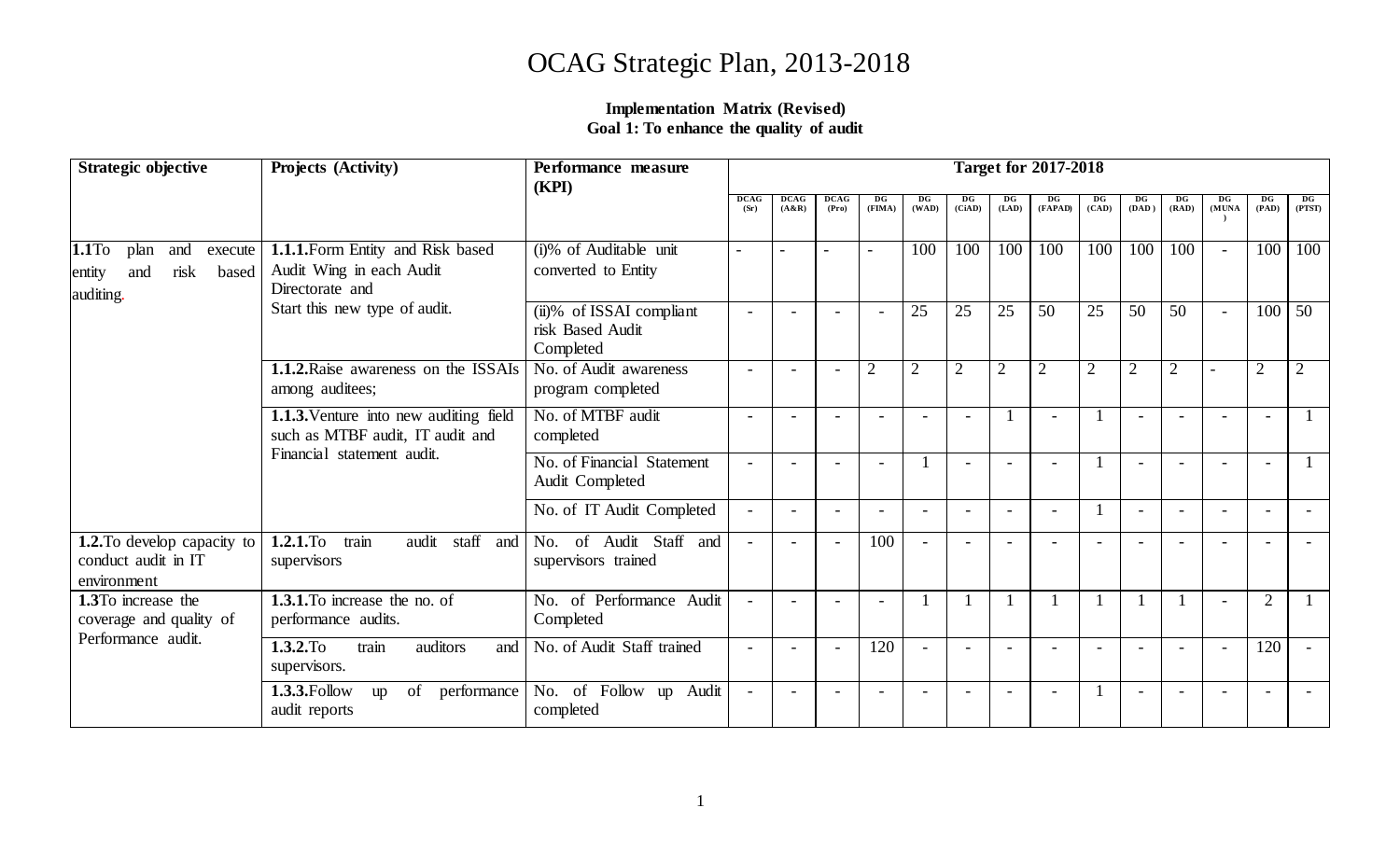| Strategic objective                                                                              | Projects (Activity)<br><b>Target for 2017-2018</b><br>Performance measure<br>(KPI)                                                 |                                                                                                        |                          |                        |                      |                |                |              |             |                |             |                |                |                |                |                |  |  |  |  |  |
|--------------------------------------------------------------------------------------------------|------------------------------------------------------------------------------------------------------------------------------------|--------------------------------------------------------------------------------------------------------|--------------------------|------------------------|----------------------|----------------|----------------|--------------|-------------|----------------|-------------|----------------|----------------|----------------|----------------|----------------|--|--|--|--|--|
|                                                                                                  |                                                                                                                                    |                                                                                                        | <b>DCAG</b><br>(Sr)      | <b>DCAG</b><br>(A & R) | <b>DCAG</b><br>(Pro) | DG<br>(FIMA)   | DG<br>(WAD)    | DG<br>(CiAD) | DG<br>(LAD) | DG<br>(FAPAD)  | DG<br>(CAD) | DG<br>(DAD)    | DG<br>(RAD)    | DG<br>(MUNA    | DG<br>(PAD)    | DG<br>(PTST)   |  |  |  |  |  |
| 2.1 To expand the<br>professional capacity of audit<br>staff and achieve their full<br>potential | 2.1.1 Develop core groups among<br>audit managers and staff (Financial<br>Compliance, Performance, IT)                             | No. of Core groups<br>developed                                                                        | $\overline{4}$           |                        |                      |                |                |              |             |                | $-$         |                |                |                |                |                |  |  |  |  |  |
| 2.2To support professional<br>development                                                        | 2.2.1 Encourage specialization at all<br>levels                                                                                    | No. of personnel nominated<br>in specialize Courses                                                    | 10                       |                        |                      |                |                |              |             |                |             |                |                |                |                |                |  |  |  |  |  |
|                                                                                                  | 2.2.2. Capacity<br>building<br>through<br>institutional training                                                                   | No. of audit staff trained                                                                             |                          |                        |                      | <b>TBD</b>     |                |              |             |                |             |                |                |                |                |                |  |  |  |  |  |
|                                                                                                  | 2.2.3. Ensure the implementation of<br>multifaceted training activities such<br>as in-house training, seminars,<br>workshops, etc. | i)No. of seminar/workshops<br>organized                                                                |                          |                        |                      | $\overline{4}$ | $\overline{4}$ | 6            | 8           | $\overline{4}$ | 8           | $\overline{4}$ | $\overline{4}$ | $\overline{2}$ | $\overline{2}$ | $\overline{4}$ |  |  |  |  |  |
|                                                                                                  |                                                                                                                                    | ii) No. of in-house training<br>organized                                                              | $\overline{4}$           |                        |                      |                | 6              | 6            | 6           | 6              | 6           | 6              | 6              | 6              | 6              | 6              |  |  |  |  |  |
| 2.3. To facilitate<br>dissemination and<br>application of<br>professional knowledge              | 2.3.1 To organize presentation<br>session.                                                                                         | No. of Presentation<br>sessions conducted                                                              | 8                        |                        |                      |                |                |              |             |                |             |                |                |                |                |                |  |  |  |  |  |
| 2.4 To conduct                                                                                   | 2.4.1. Develop performance<br>evaluation criterion                                                                                 | No. of certificate of<br>excellence given                                                              |                          |                        |                      |                |                |              |             |                |             |                |                | $\blacksquare$ |                |                |  |  |  |  |  |
| programmes to ensure<br>sustainability of staff<br>development                                   | 2.4.2. To develop leadership and<br>managerial capacities                                                                          | No. of managers nominated<br>for the courses                                                           | $\overline{\phantom{a}}$ |                        |                      |                | <b>TBD</b>     |              |             |                |             |                |                |                |                |                |  |  |  |  |  |
|                                                                                                  | <b>2.4.3</b> . To develop core competencies                                                                                        | No. of Staff's developed in<br>professional qualification<br>(CIA,CISA,CFE, CGAP,<br>IPSAS, CIPFA etc) | 50                       |                        |                      |                |                |              |             |                |             |                |                |                |                |                |  |  |  |  |  |

## **GOAL 2: To enhance the professional efficiency of auditors**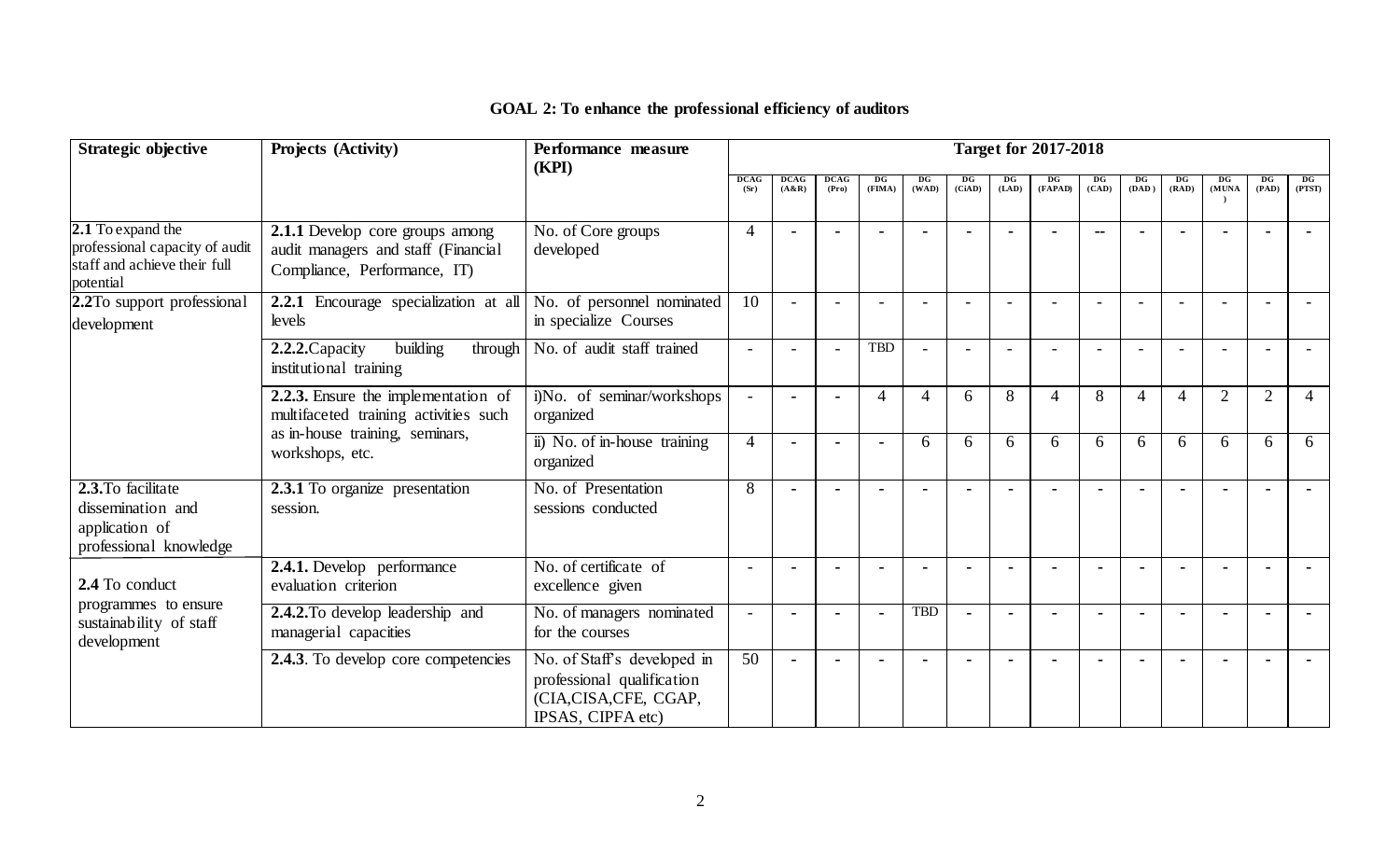| <b>Strategic objective</b> | Projects (Activity)                       | Performance measure        | <b>Target for 2017-2018</b> |                          |                          |                          |        |             |       |                          |                          |         |       |           |                        |        |
|----------------------------|-------------------------------------------|----------------------------|-----------------------------|--------------------------|--------------------------|--------------------------|--------|-------------|-------|--------------------------|--------------------------|---------|-------|-----------|------------------------|--------|
|                            |                                           | (KPI)                      | <b>DCAG</b>                 | <b>DCAG</b>              | <b>DCAG</b>              | DG                       | DG     | $_{\rm DG}$ |       | $_{DG}$                  |                          | $_{DG}$ | DG    | <b>DG</b> | $\mathbf{D}\mathbf{G}$ | DG     |
|                            |                                           |                            | (Sr)                        | (A & R)                  | (Pro)                    | (FIMA)                   | (WAD)  | (CiAD)      | (LAD) | (FAPAD)                  | (CAD)                    | (DAD)   | (RAD) | (MUNA     | (PAD)                  | (PTST) |
|                            |                                           |                            |                             |                          |                          |                          |        |             |       |                          |                          |         |       |           |                        |        |
| $3.1$ . To ensure          | <b>3.1.1.</b> To raise awareness about SP | No. of awareness session   | 3                           |                          |                          |                          |        |             |       |                          |                          |         |       |           |                        |        |
| implementation of          | and disseminate it across the             | conducted                  |                             |                          |                          |                          |        |             |       |                          |                          |         |       |           |                        |        |
| strategic and              | department                                |                            |                             |                          |                          |                          |        |             |       |                          |                          |         |       |           |                        |        |
| operational plan.          | 3.1.2To develop yearly operational        | No. of operational plans   | $\overline{a}$              | $\sim$                   |                          |                          |        |             |       |                          |                          |         |       |           |                        |        |
|                            | plan following OCAG SP by each            | developed                  |                             |                          |                          |                          |        |             |       |                          |                          |         |       |           |                        |        |
|                            | directorate.                              |                            |                             |                          |                          |                          |        |             |       |                          |                          |         |       |           |                        |        |
|                            | 3.1.3. To monitor progress of SP          | i) Form a Strategy         |                             |                          |                          |                          |        |             |       |                          |                          |         |       |           |                        |        |
|                            |                                           | Execution cell             |                             |                          |                          |                          |        |             |       |                          |                          |         |       |           |                        |        |
|                            |                                           | ii) No. of weekly meetings | 52                          |                          |                          | $\overline{\phantom{a}}$ |        |             |       | $\overline{\phantom{a}}$ | $\overline{\phantom{a}}$ |         |       |           |                        |        |
|                            |                                           | with DGs                   |                             |                          |                          |                          |        |             |       |                          |                          |         |       |           |                        |        |
|                            |                                           | iii)No. of monthly meeting | 12                          |                          | $\overline{\phantom{0}}$ |                          |        | $\sim$      |       | $\overline{\phantom{0}}$ | $\sim$                   |         |       |           |                        |        |
|                            |                                           | on KPIs                    |                             |                          |                          |                          |        |             |       |                          |                          |         |       |           |                        |        |
| 3.2. To ensure effective   | 3.2.1. Internal control                   | Internal Control           |                             |                          |                          | $\sim$                   | $\sim$ |             |       | ÷                        | $\sim$                   |         |       |           |                        |        |
| internal control as per    | Standards documented                      | Policy/Framework           |                             |                          |                          |                          |        |             |       |                          |                          |         |       |           |                        |        |
| <b>INTOSAI</b> guideline.  |                                           | formulated                 |                             |                          |                          |                          |        |             |       |                          |                          |         |       |           |                        |        |
|                            | 3.2.2. Establish internal audit/internal  | Formation of cell          |                             |                          |                          |                          |        |             |       |                          |                          |         |       |           |                        |        |
|                            | control cell in OCAG, audit               | completed                  |                             |                          |                          |                          |        |             |       |                          |                          |         |       |           |                        |        |
|                            | directorates, CGA, CGDF and ADG           |                            |                             |                          |                          |                          |        |             |       |                          |                          |         |       |           |                        |        |
|                            | (Finance)                                 |                            |                             |                          |                          |                          |        |             |       |                          |                          |         |       |           |                        |        |
|                            | 3.2.3. Review operation of internal       | No. of yearly review       | $\overline{a}$              |                          | 4                        | $\sim$                   | $\sim$ |             |       |                          |                          |         |       |           |                        |        |
|                            | control standard                          | completed                  |                             |                          |                          |                          |        |             |       |                          |                          |         |       |           |                        |        |
| 3.3. To improve internal   | 3.3.1. To arrange view exchange           | No. of meetings arranged   | 6                           |                          |                          | $\sim$                   | 12     | 12          | 12    | 12                       | 12                       | 12      | 12    | 12        | 12                     | 12     |
| communication              | meetings to communicate messages          |                            |                             |                          |                          |                          |        |             |       |                          |                          |         |       |           |                        |        |
|                            | and to get feedback                       |                            |                             |                          |                          |                          |        |             |       |                          |                          |         |       |           |                        |        |
|                            | 3.3.2. To introduce paperless             | i)% of AIR processed in    | $\sim$                      | $\overline{\phantom{a}}$ |                          | $\sim$                   | 100    | 100         | 100   | 100                      | 100                      | 100     | 100   |           |                        | 100    |
|                            | communication                             | <b>AMMS</b>                |                             |                          |                          |                          |        |             |       |                          |                          |         |       |           |                        |        |

## **Goal 3: To strengthen leadership and internal governance**